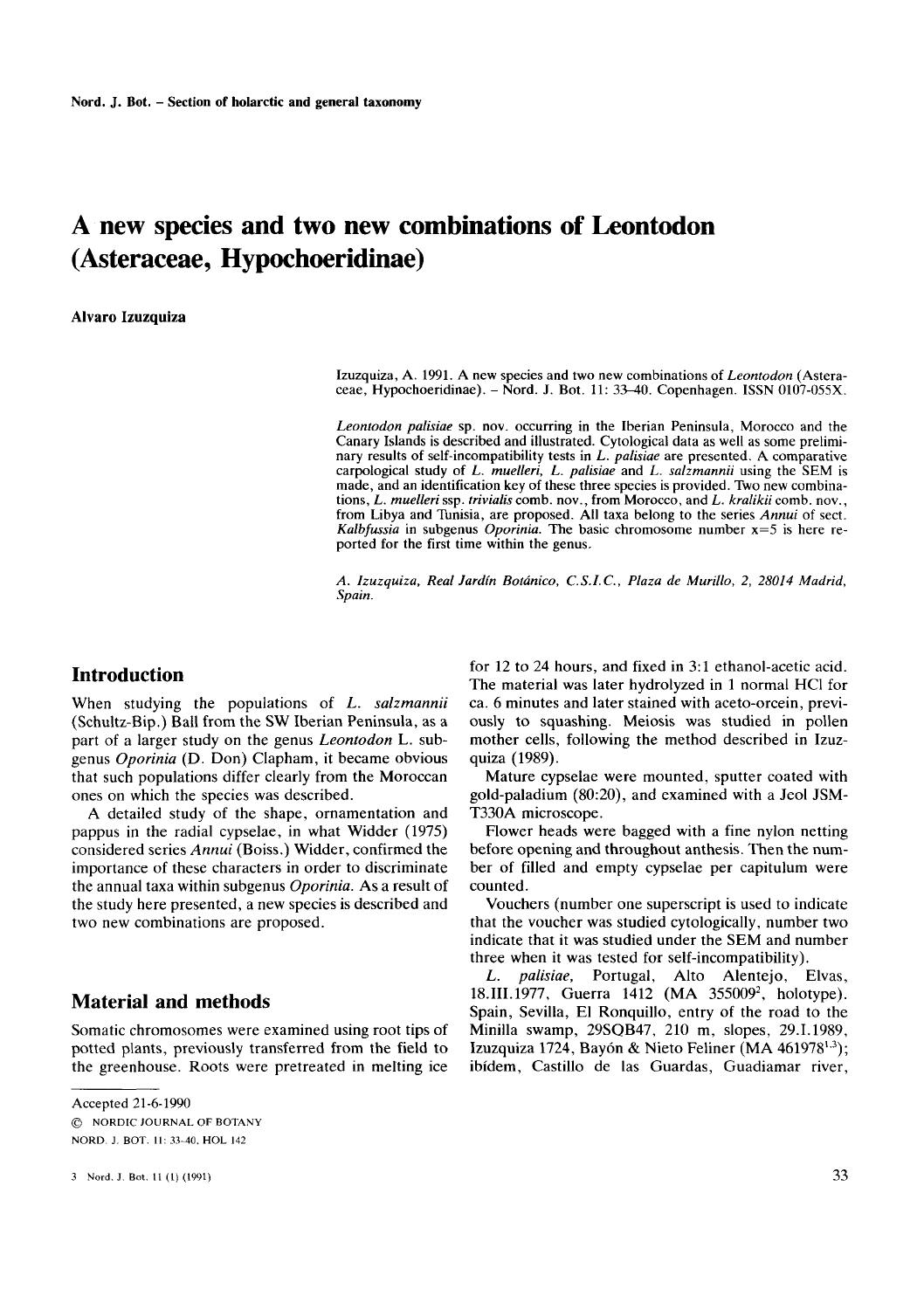

**Fig.** 1. *Leonrodon palisiae.* - **A: habit.** - **B: radial cypsela.** - **C: central cypsela. (All** from **the holotype).**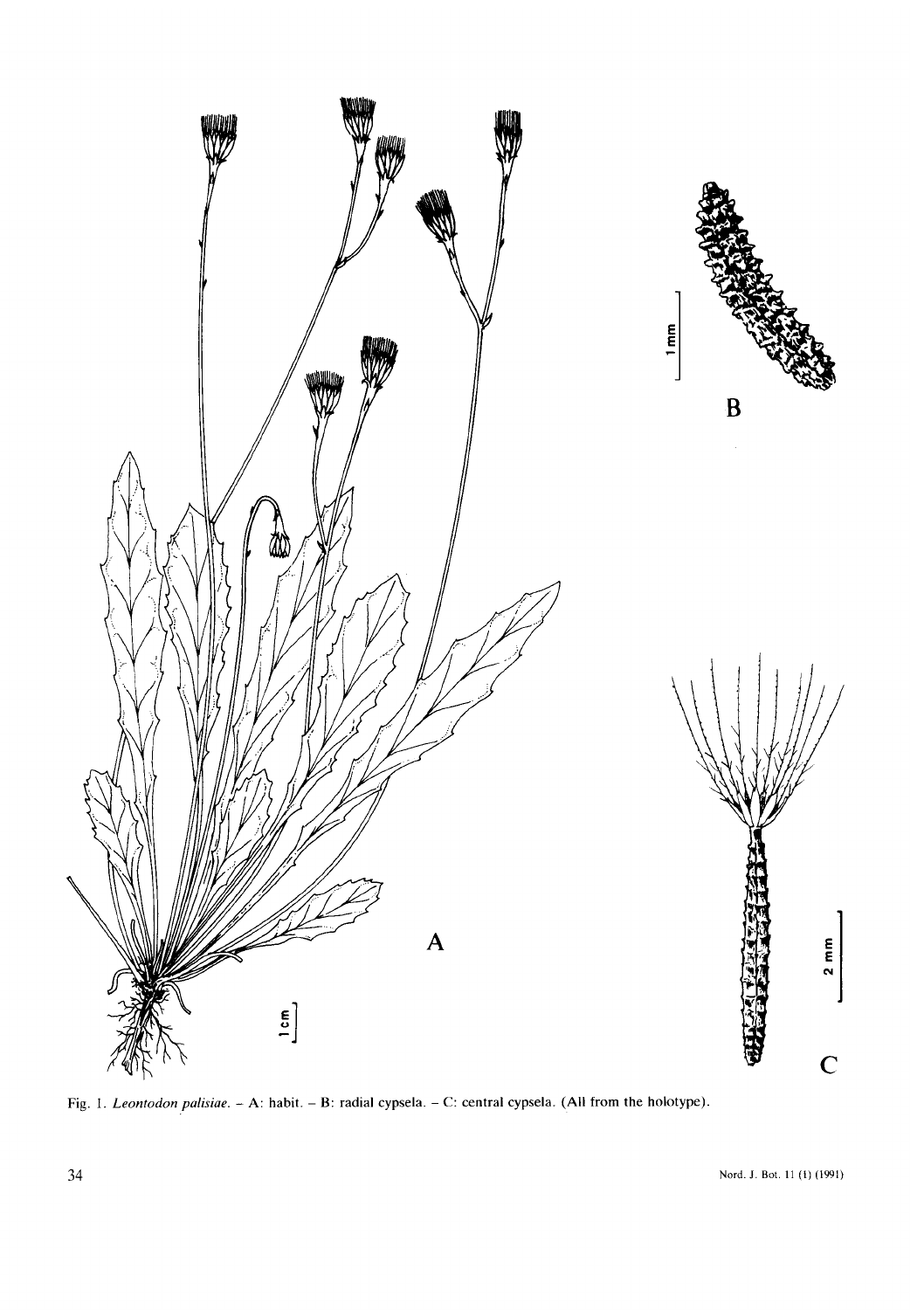Fig. 2. Map showing the world distribution of *Leontodon palisiae.* The bigger dot in the Canary Islands means two collections.



29SQB37, ca. 350 m, nitrophilous communities, sandy soil, 29.1.1989, Izuzquiza 1725, Baydn & Nieto Feliner  $(MA 465463^{1,2}).$ 

L. muelleri, Spain, Almeria, Tabernas, venta del Cornpadre, 30SWF5803. 460 m, 3.111.1989, Izuzquiza 1739 & Nieto Feliner (MA 461948').

L. *salzmannii,* Morocco, Kenitra, Foret de la Mamora, 50 m, 27.III.1977, Guzmán, Luceño, Mtnez. Escriban0 & Vargas 2751 (MA 461908').

For the treatment of supraespecific taxa, I followed the classification given by Widder (1975).

# **Taxonomy**

#### **Leontodon palisiae Izuzquiza sp. nov.**

*Kalbfussia sakmannii* Schultz-Bip. var. *hispanica* Lange, Vid. Meddl. Dansk Naturh. Foren. Kjobenhavn 1860: 96, 1862. - Leontodon *sakmannii* var. *hispanicus* (Lange) Coutinho, **FI.**  Portugal: 666, 1913. - *Leontodon salzmannii* auct., non (Schultz-Bip.) Ball. - Typus: in campis Extremadurae, Apr. 1798, Schousboe (C lectotypus and isolectotypus, here designated); ad margines fluv. Guadayra pr. Sevilla, in arenosis, 5 Mart. 1852, Lange (C, 2 sheets, syntypus).

Speciebus Leontodon *salzmanii* (Schultz-Bip.) Ball et L. *rnuelleri* (Schultz-Bip.) Fiori similis. A prima differt lateralibus cypselis tuberculis squamoso-acutatis munitis, nec rotundatis, pariter ac centralibus maioribus atque pappi squamis externis minoribus. A secunda **rur**sus differt virgineis capitulis nutantibus, pappi inferne pilis tantum plumosis, ramis stylaribus nigricantibus, nec flavi, centralibus cypselis apice attenuatis, nec aperte rostratis, atque nurnero chromosomatum,  $2n=10$ , nec  $2n=12$ . – Fig. 1.

Typus: Elvas (Portugal, Alto Alentejo), pentes des vieilles murailles, 18 mars 1977. J. **A.** Guerra **No** 1412. **SOC.** Ech. PI. Vasc. Eur. Bass. Méd. nº 10864. 1983 (Holotypus MA 355009; Isotypi G 278606!, MA **378059!,** MACB 30417!, MAF 120706!, SEV 111905 n.v.).

This species is dedicated to Paula Ibáñez de Aldecoa known as "Palis" by her friends.

Annual scapose herb with 1-14 stems. Basal leaves 2.1-  $27.5 \times 0.3$ –6.6 cm, gradually narrowed into a petiole up to 10 cm, sinuate-dentate, pinnatisect or rarely pinnatifid, lobes acute; lanceolate to oblanceolate in outline; glabrous or with some sparse simple eglandular hairs, very rarely hirsute. Scapes up to 48 cm, nodding in bud, erect at anthesis, commonly curved at the base, with 1-14 eapitula; glabrous to densely pubescent at the base; glabrous to sparsely pubescent below the capitulum. Peduncles generally thickened in the upper part, with 2–6 squamiform bracts  $1.5-3.0 \times 0.5-1.5$  mm, with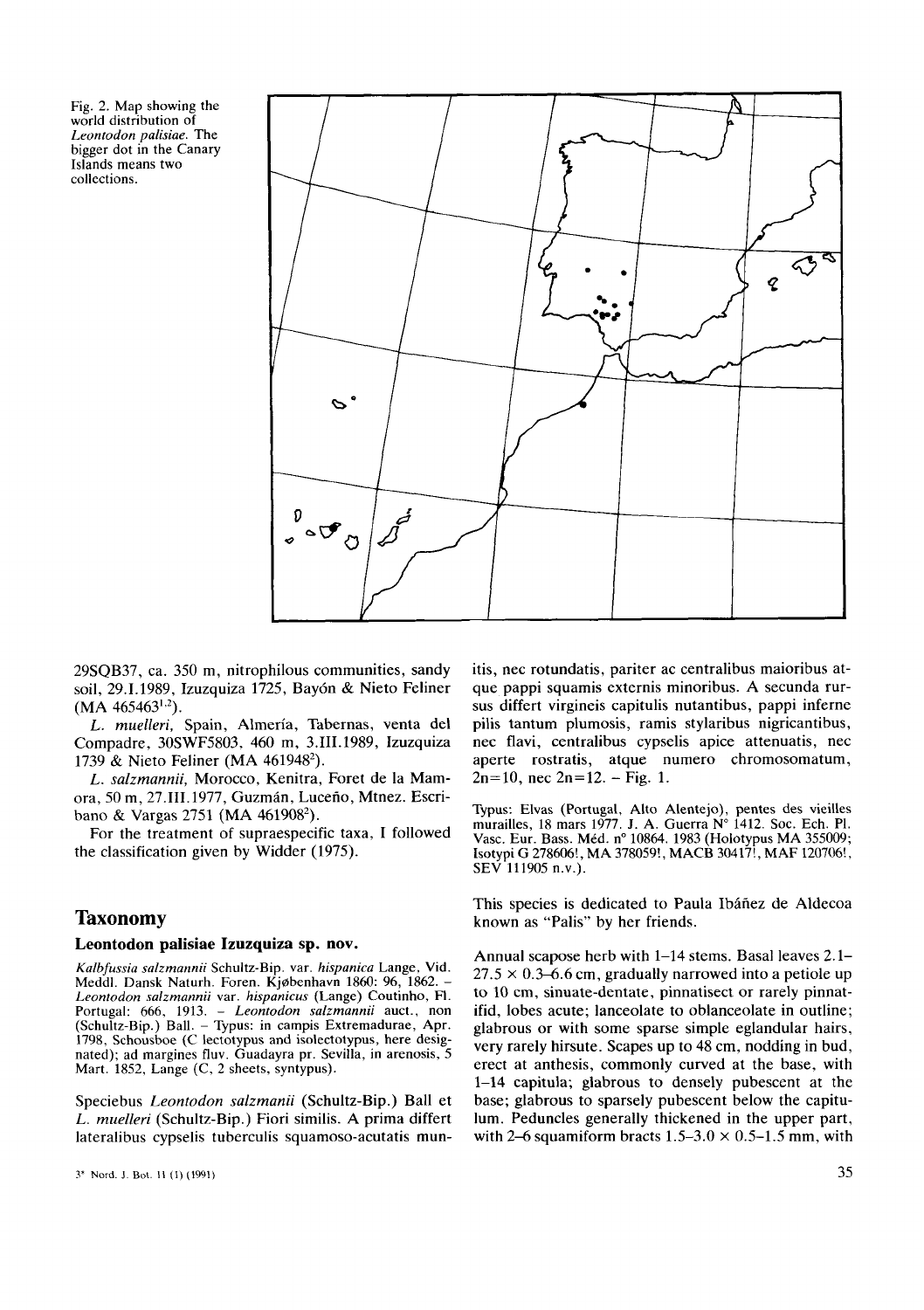

**Figs** *3-4. Leontodon palisiae.* - **Fig.** *3.* **Somatic metaphase (2n=10, Izuzquiza 1724** & **al., MA 461978).** - **Fig. 4. Metaphase-I (n=5, Izuzquiza 1724** & **al., MA 461978).** - **Scale: 10 pm.** 

cordate base. Capitula  $6.5-13.5 \times 6.5-15$  mm, tubularcampanuliform, glabrous to sparsely tomentose. Outer involucral bracts  $1.6-4.8 \times 0.7-1.6$  mm,  $\pm$  triangular. Inner involucral bracts  $6.0-12.0 \times 1.0-2.4$  mm, oblonglanceolate, with an internal pleat, enclosing the outer cypselae. Ligulate flowers 34-80 per capitulum, yellow, generally with a red colored stripe on the outer surface, pubescent in the basal half. Style branches black when dry, greyish-yellow in living plants. Cypselae dimorphic, chestnut to dark brown colored, those of the periphery 8-24 per capitulum,  $2.8-4.5$  mm long, fusiform, with transverse scales directed upwards, epappose, or less frequently with up to 1-3 pappus hairs. Inner cypselae 26-66 per capitulum, (4.4)5.2-9.1(9.4) mm long, transversely muricate, gradually tapering in the upper part. Pappus whitish-brown, of two sorts: the inner row with (8)9-11 hairs, (4.1)4.8-7.3(8.0) mm long, plumose and flattened at base, scabrid above; the outer row consisting of ca. 10 very short scales. Pollen diameter 29–36  $\mu$ m (31.53 ± 1.97) (Díez 1987). Flowering period: February to May.

*Zllustr.:* Fig. 1; Talavera 1987: 102 (sub *L. salzmannii).* 

*Distribution and habitat.* (Fig. 2) *L. palisiae* is fairly common in the **SW** of the Iberian Peninsula and it is also known from **one** locality in Morocco and from two in the Canary Islands (Tenerife). The record from Morocco is from a garden. **In** Spain and Portugal it generally occurs on sandy soils, waste lands, riversides and reservoires, in open bushland, up to 350 m of elevation (625 m in the Canary Islands).

**In** the Canary Islands the **only** taxon within the genus reported up to now was *L. saxatilis* Lam. (Pitard & Proust 1909; Lid 1968; Hansen 1970; Kunkel 1977; Eriksson et al. 1979); this **is** also an annual heterocarpous species which, unlike *L. palisiae,* belongs to Sect. *Thrincia* (Roth) Bentham & Hooker.

*Chromosome number.* Mitosis and meiosis in several individuals belonging to two different collections have been studied. *L. palisiae* was found to have always n=5 (Fig. 3), 2n=10 (Fig. **4).** Meiosis **is** regular, and in metaphase-I, five bivalents can be observed. Formation of chiasmata was not seen.

Previous to our counts, Wulff considered  $2n=10$  the normal chromosome number for *L. saxatilis* (cf. Rousi, 1973: 208), but we agree with Taylor & Mulligan (1968: 117), who suggested that this number is due to an error. Therefore, the basic chromosome number,  $x=5$ , in this species is new, not only for subgenus *Oporinia* but for the whole genus. The basic chromosome numbers  $x=4$ , 7, and 11 for subgenus *Leontodon,* and x=6 for subgenus *Oporinia,* where the ones known up to now (Holub 1977). The number 2n=14 for *L. rifuensis* Hayek (cf. Moore 1982) and *L. croceus* Haenke (Stefanik 1975) needs further confirmation as is suggested by Favarger's (1959) count on the latter reporting  $2n=24$ .

The atypical chromosome number in *L. palisiae* confirms the trend towards the reduction in the basic chromosome number that Stebbins et al. (1953) pointed out for the tribe Lactuceae, and that Izuzquiza & Nieto Feliner **(In** press) suggested for the series *Annui* of the genus *Leontodon.* 

*Selected specimens (other than types and vouchers).* **Iberian**  Peninsula: Portugal, Elvas, junto a ermida de N. S<sup>a</sup>. de Na**zare, 21.111.1989, Malato Beliz s.n. (seeds sent** by **Malato-Beliz). Spain. Badajoz: Campanario, 2.1V.1969, Fernandez Casas** s.n. **(MA 420370); Cordoba: Almodovar,** rio **de la Cabrilla, 14.IV. 1981, Sahara1** & **Varela 1842/81 (SEV 71102); Huelva: Valdeflores-Higuera de la Sierra, arroyo de la Gamonila, 24.11. 1976, Rivera 103R (G 211811, MA 355068, SEV 49149).**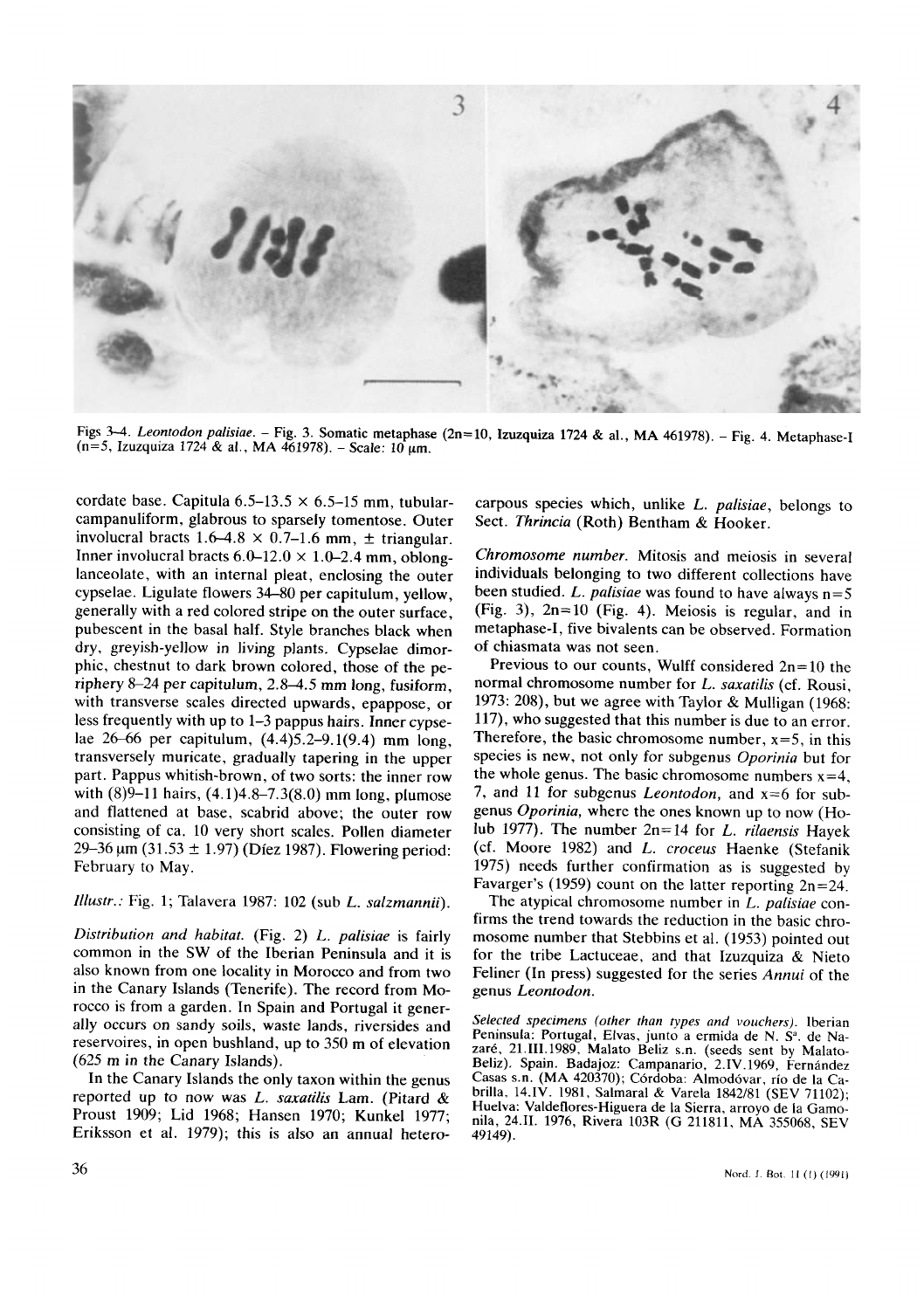

Figs 5-7. SEM photographs of radial cypselae. - Fig. 5. *Leontodon palisiae* (Guerra 1412, MA 355009 holotype). - Fig. 6. *L. salzmannii* (Vargas 2751 & al., MA 461908), apical part marked with an arrow. - Fig. 7. *L. muelleri* (Izuzquiza 1739 & Nieto Feliner, MA  $465463$ ). - Scales: 500  $\mu$ m.

Canary Islands: Tenerife, La Laguna, La Manzanilla, 29,111,1985, Del Arco **s.n.** (G 283490,283500,286881). Africa: Morocco. Rabat, in der Nahe des Konigspalastes, **17.IV.** 1979, Moschl & Pittoni **s.n.** (W).

A complete list of specimens examined can be obtained from the author.

#### **Key to separate L. palisiae from allied species**

1. Capitula erect in bud, style branches yellow in fresh living

plants, yellow to brown in dry specimens, central cypselae abruptly contracted into a long rostrum, pappus hairs generally plumose throughout.. .......................... 2

- 1. Capitula nodding in bud, style branches green-yellow in living plants, black in dry specimens, central cypselae gradually narrowed towards the apex, pappus hairs plumose in . . . . . 3 the lower half, scabrid in the upper...........
- 2. At least some radial cypselae epappose, or with a pappus consisting of two or three hairs.. *L. muelleri* ssp. *muelleri*
- 2. Radial cypselae with a well developed pappus of ca. 10 hairs .............................. *L. muelleri* ssp. *trivialis*
- 3. Radial cypselae (epappose ones) obovate, 2.0-2.5 mm long, with **f** rounded tubercles, central cypselae 3.7-5.5 mm long ....................................... *L. salzmannii*
- 3. Radial cypselae fusiform, 2.9-4.5 mm long, with scaly tubercles, central cypselae 4.4-9.0 mm long.. ... *L. palisiae*

#### **Leontodon muelleri ssp. trivialis (Ball) Izuzquiza comb. nov.**

Basionym: *Leontodon trivialis* Ball, Journ. Bot. 11: 372, 1873. = *Fidelia trivialis* (Ball) Pomel, Novr. Mat. FI. Atlantique 2: 270, 1875. *Fidelia reboudiana* Pomel, Nouv. Mat. **F1.** Atlantique 2: 269; *Millinia reboudiana* Pomel, Nouv. Mat. **FI.** Atlantique 2: 269; *Leontodon reboudianus* Pomel, Nouv. Mat. FI. Atlantique 2: 269; *L. hispidulus* ssp. *reboudianus* (Pomel) Hirèche, Bull. Soc. Hist. Nat. Afr. Nord 28: 270, 1937.

*L. muelleri* ssp. *trivialis* is very similar to ssp. *muelleri*  but it is easily distinguished by its homomorphic cypselae and generally more profusely branched scapes. Five years after the publication of his new species, Ball (1878) considered it as a synonym of L. *hispidulus*  (Del.) Boiss., a homocarpous species from Egypt. However, this criterion can be ruled out on the basis of the pubescence of the capitulum and the ornamentation of the cypselae.

#### **Leontodon kralikii (Pomel) Izuzquiza comb. nov.**

Basionym: *Kalbfussia kralikii* Pomel, Nouv. Mat. FI. Atl.: 11, 1874. = *Leontodon hisppidulus* var. *kralikii* (Pomel) Hireche, Bull. SOC. Hist. Nat. Afr. Nord 28: 287, 1937, comb. inval.

Schultz Bipontius (1833) described the new genus *Kalbfussia,* discriminating it from *Leontodon* on the basis of its heteromorphic cypselae and annual habit, and from *Thrincia* by the absence of a scaly pappus in the radial cypselae. Among the annual species of subgenus *Oporinia,* there are homocarpous, *L. hispidulus,* L. *laciniatus*  (Bertol.) Widder, as well as heterocarpous species, L. *muelleri,* L. *salzmannii* or *L. orarius* Maire. Intermediate between the two types, is L. *simplex* (Viv.) Widder, from Libya, characterized by the transition from homomorphic to heteromorphic cypselae. Therefore, there is no reason for segregating *Kalbfussia* from Leontodon and it is impossible to follow Schultz-Bipontius scheme, as Holub (1977) suggested.

L. *kralikii,* occurring in W Libya and Tunisia, resembles L. *simplex,* an endemic to the Cyrenaican region. While L. *kralikii* is always heterocarpous and with an clearly plumose pappus hairs, L. *simplex* has a preco-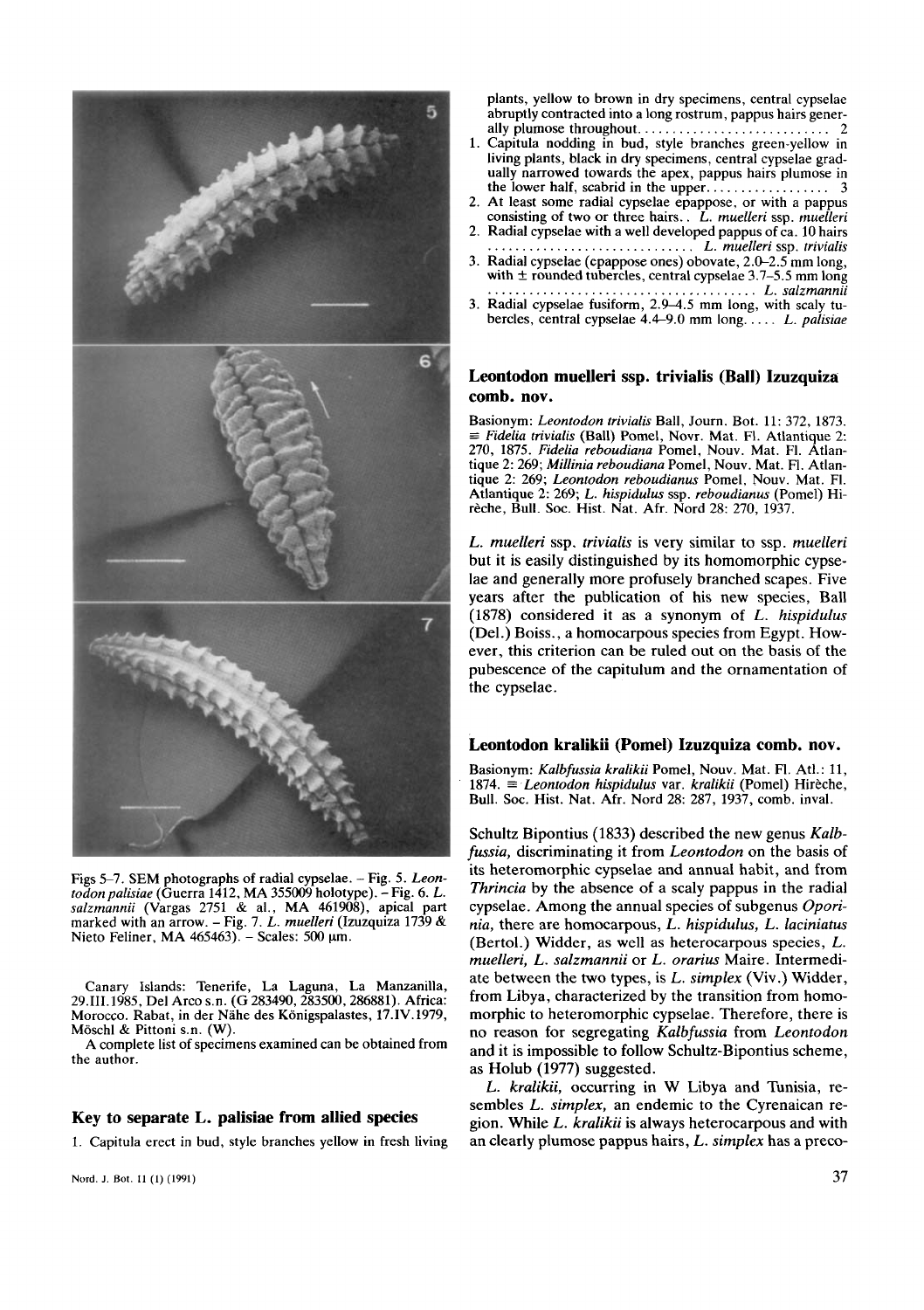

Figs 8-10, Ornamentation of radial cypselae. **In** these and subsequent figures each photograph is divided into two parts. The right one corresponds to a magnification  $(\times 3)$  of the lighter portion on the left. - Fig. 8. *Leontodon palisiae* (Guerra 1412, **MA** 355009. holotype). - Fig. 9. *L. salzmannii* (Vargas 2751 & al.. **MA** 461908). -Fig. **10.** *L. muelleri* **(Izuzquiza** 1739 & Nieto Feliner, **MA** 465463). - Left scales: *SO* pm; right scales: 150 µm.

ciously caducous pappus and a intermediate capitulum, between heterocarpy and homocarpy (Widder 1976). Alavi (1983), in his treatment for the genus *Leontodon*  in Libya, inacuretely considered L. *simplex* and *L. muelleri* synonymous.

# **Discussion**

# **The taxa**

Lange (1862) described *Kalbfussia salzmannii* Schultz-Bip. var. *hispanica* (= *Leontodon salzmannii* var. *hispanicus* (Lange) Coutinho) based on spanish material from Extremadura and Sevilla. In the protologue he compared his new variety with Algerian material (Oasis de Biskra, 20.1V.1853, B. Balansa 779, FI!, G!) which



Figs 11-13. Ornamentation of central cypselae. - Fig. 11. *Leonlodon palisiae* (Guerra 1412, MA 355009, holotype). - Fig. 12. *L. salzmannii* (Vargas 2751 & al., **MA** 461908). - Fig. 13. *L. muelleri* **(Izuzquiza** 1739 & Nieto Feliner, **MA** 465463). - Left scales:  $30 \mu m$ ; right scales:  $150 \mu m$ .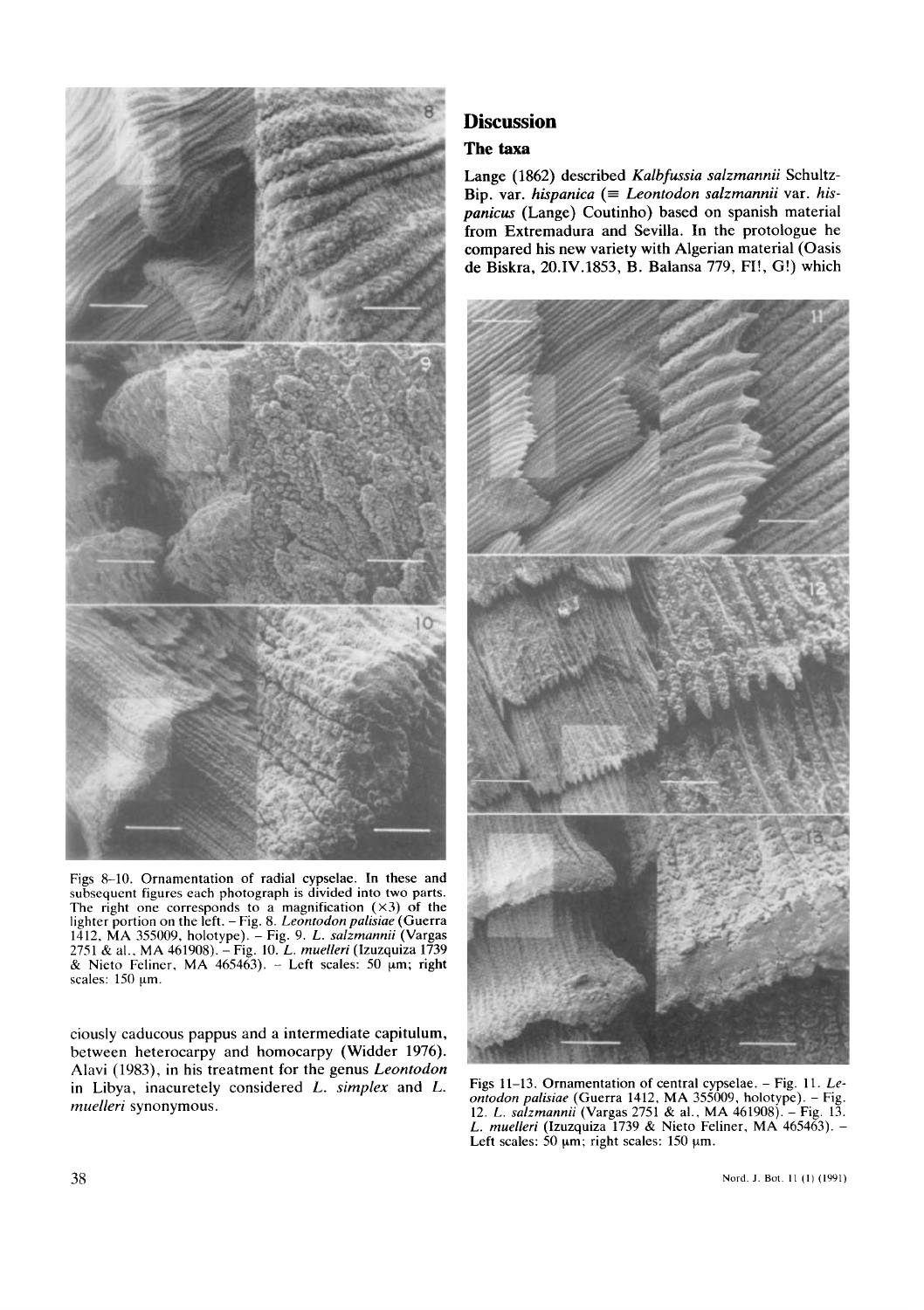

Figs 14-16. Apical part of central cypselae showing the base of pappus hairs. ~ Fig. 14. *Leontodon palisiae* (Guerra 1412, MA pappus naris. – Fig. 14. *Leoniodon palisiae* (Guerra 1412, MA<br>355009, MA 461908). – Fig. 15. *L. salzmannii* (Vargas 2751 &<br>al., MA 461908). – Fig. 16. *L. muelleri* (Izuzquiza 1739 &<br>Nieto Feliner, MA 461948). – The arr

actually turned out to be *L. muelleri* (Schultz-Bip.) Fiori instead of typical *L. salzmannii.* For this reason, the diagnostic characters presented by Lange, dimensions of the capitula, rostrum of central cypselae and color of the pappus hairs, should be placed in the appropriate context.

There is an earlier homonym in the specific rank, *Leontodon hispanicus* (Willd.) Poiret, later transferred to *Picris* by Finch & Sell (1976). Therefore, a new

epithet is required to name Lange's variety. **I** consider appropriate to provide a more detailed description for this taxon, given the inadequacy of Lange's protologue, and to describe it as a new species.

# **Differentiation**

*Leontodon palisiae* resembles *L. salzmannii* and *L. muelleri.* The color of the style branches, morphology of leaves and shape of inner cypselae is similar to *L. salzmannii,* a Moroccan endemic. However, it can be easily distinguished by the size, shape and ornamentation of radial cypselae.

The shape of marginal cypselae is similar to those of *L. muelleri,* a Western Mediterranean taxon, but the different color of the stigmata, shape of central cypselae and chromosome number - 2n=12 in *L. muelleri* (Izuzquiza unpubl.)  $-$  separate both taxa.

The radial cypselae of *L. muelleri* and *L. palisiae* are fusiform, and the pericarp has upwardly directed scales (Figs *5* and 7); those of *L. salzmannii* are smaller, obovoid and with more or less rounded tubercles (Fig. 6). The ornamentation of the pericarp is also similar in the first two species, being longitudinally striate under high magnification (Figs 8 and 10), while that of *L*. *salzmannii* is papillose (Fig. 9).

**A** different situation becomes evident when comparing the shape and ornamentation of the inner cypselae instead of the radial ones. They are gradually attenuated in the upper part both in *L. palisiae* and *L. salzrnannii,* while those in *L. muelleri* are clearly longbeaked. The pericarp ornamentation is longitudinally striate in the three species, but the final portion of the scales is similar to those of the radial cypselae in *L. muelleri* (Fig. 13), while in both *L. palisiae* and *L. salzmannii* is muricate (Figs 11-12).

There are also some differences in the outer row of the pappus. In *L. muelleri* this row can be absent (Fig. 16) or not; in the other two taxa it is always present, but it is much smaller in *L. palisiae* (Figs 14-15).

#### **Self-incompatibility**

A total of 14 capitula belonging to one collection (1724AI) were bagged. **In** 11 capitula no filled cypselae were formed, while in  $3$  of them  $-$  belonging to  $2$  individuals - relatively low percentages of filled cypselae were formed, namely 4.6% (3 out of 68), 14.6% (6/47) and 26.3% (10/48). These data indicate a relatively high self-incompatibility and suggest that the plant is predominantly outcrossed. Similar observations were made by Finch (1967) in wild British species, Rousi (1973) in *L. autumnalis* L., two subspecies of *L. saxatilis, L. ambiguus* Fleischer and *L. hispidus* L., while De Groot (1977) arrives to the same conclusions studying *L. hispidus* **s.1.**